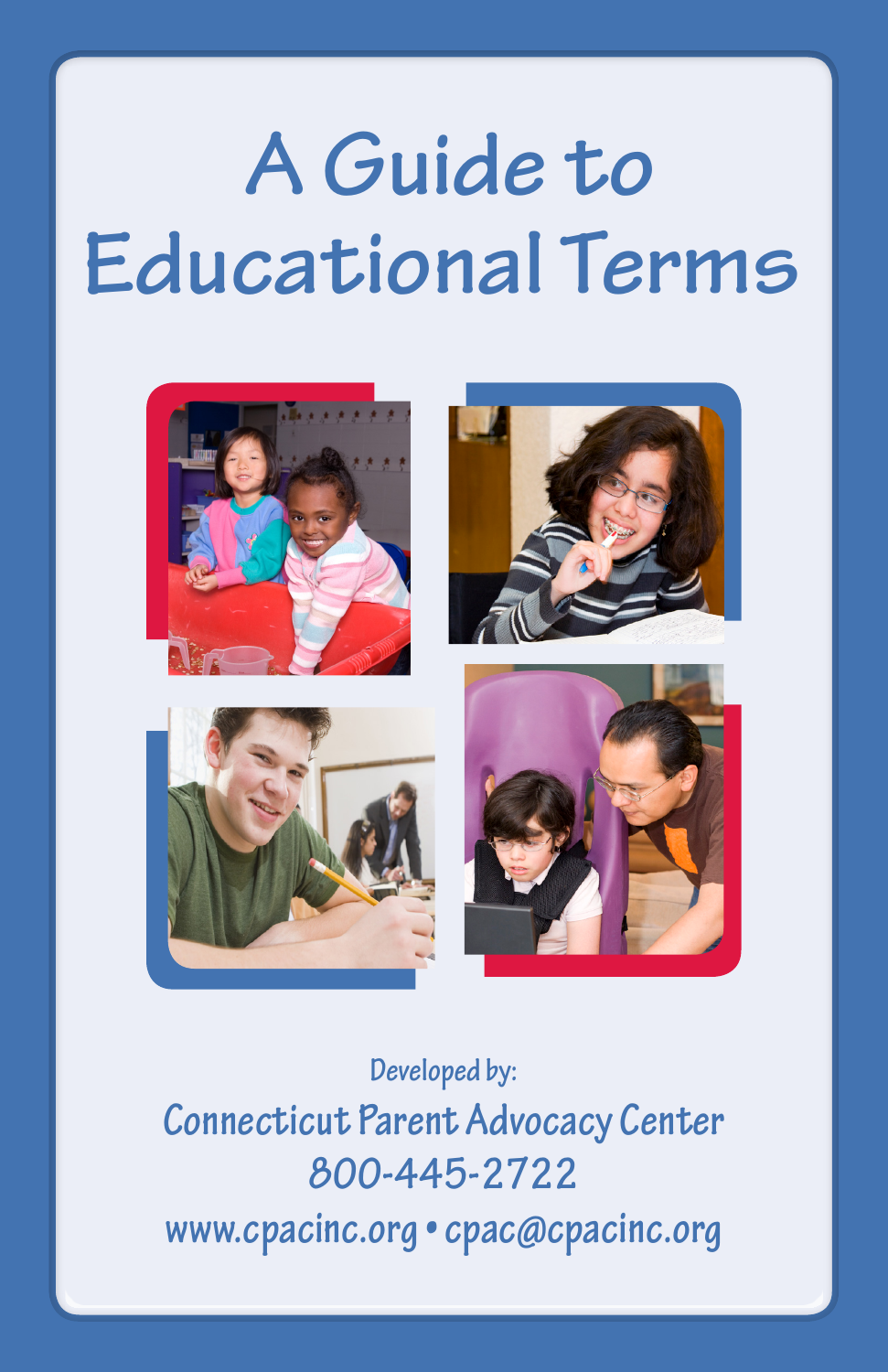This booklet was designed to help parents in Connecticut understand the language used in special and general education. Sometimes during meetings or school visits, words or acronyms are used that are unfamiliar to most people. Our hope is that this guide will help you to better understand what is being said and make you feel more comfortable with the language of education.



**Accommodations:** Teaching supports and services that the student may require to successfully demonstrate learning. Accommodations should not change curriculum grade level expectations. Examples include, extra time for assignments or tests, the use of taped textbooks, and alternative assessment formats such as multiple choice, fill in the blank, portfolio, etc.

**Accountability:** Measurable proof that teachers, schools, districts, and states are teaching students efficiently and well, usually in the form of student success rates on various tests.

**Achievement Gap:** Persistent differences in achievement among different groups of students as indicated by scores on standardized tests, teacher grades, and other data. The gaps most frequently referred to are those between Caucasians and minority groups, especially students who are African-American and Hispanic.

**Achievement Test:** Tests used to measure how much a student has learned in various school subjects/curriculum.

**Advocate:** An individual who represents or speaks out on behalf of another person's interests (as in a parent with his/her child).

**Alignment:** The effort to ensure that what teachers teach is matched with what the curriculum says will be taught and what is assessed.

**Alternative and Augmentative Communication (AAC):** Any system that aids individuals who are not independent verbal communicators. The system can include speech, gestures, sign language, symbols, synthesized speech, dedicated communication aids or microcomputers.

**Alternate Assessment:** Alternate assessments for students with significant cognitive disabilities that test knowledge of mathematics and English-language arts in grades 3-8 and in high school. These assessments, currently being developed, will be aligned to the same Common Core State Standards.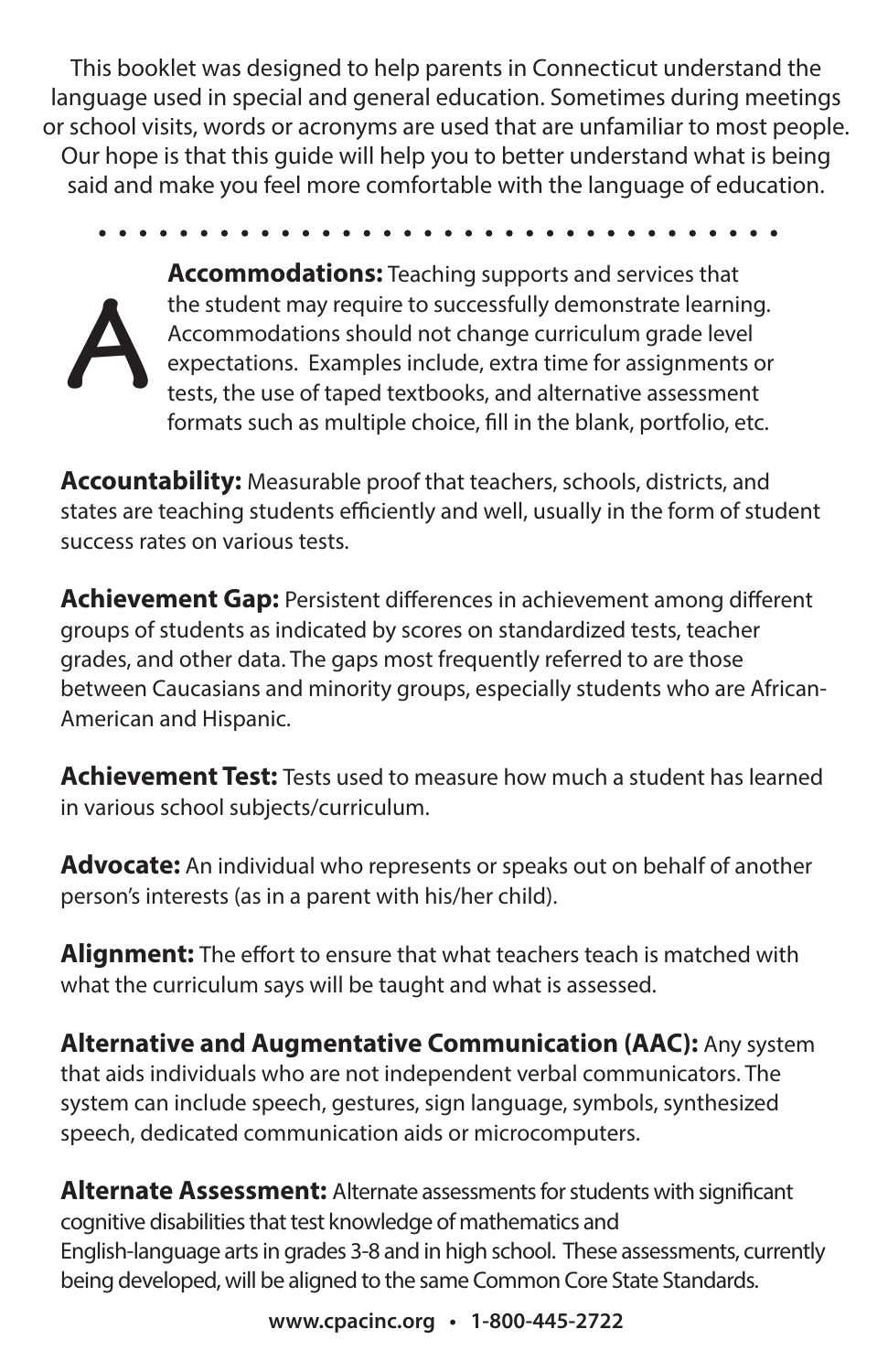**Americans with Disabilities Act (ADA):** A federal law which defines "disability" and prohibits discrimination by employers, facilities open to the general public and by state and local public agencies that provide services such as transportation.

**Applied Behavioral Analysis (ABA):** An intensive, highly structured teaching program focusing on behavior. Behaviors to be taught are broken down into their simplest elements.

**Appropriate:** Able to meet a need; suitable or fitting the child's individual needs and abilities.

**Assessment**: Measuring the learning and performance of students or teachers. Different types of assessment instruments include achievement tests, minimum competency tests, developmental screening tests, aptitude tests, observation instruments, performance tasks and authentic assessments.

**Assistive Technology (AT):** Any item, piece of equipment or product system, whether acquired commercially, off the shelf, modified or customized, that is used to increase, maintain or improve functional capabilities of individuals with disabilities.



**Baseline:** Information on a student's current level of performance, before intervention or instruction begins. **Baseline:** Information on a student's current level of performance, before intervention or instruction begins.<br> **Behavioral Intervention Plan (BIP):** A plan that is put in place to teach a

child appropriate behavior and social skills. It should be positive in nature, not punitive.

**Benchmark:** An indicator for judging performance. Schools develop benchmarks to tell what students should know by a particular stage of their schooling. For example, "by the end of sixth grade, students should be able to locate major cities and other geographical features on each of the continents."

**Charter School:** A self-governing educational facility that operates under contract between the school's organizers and the sponsors (often local school boards but sometimes other agencies, such as state boards of education). The organizers are often teachers, parents, or private organizations. The charter may detail the school's instructional design, methods of assessment, management and finances. **C**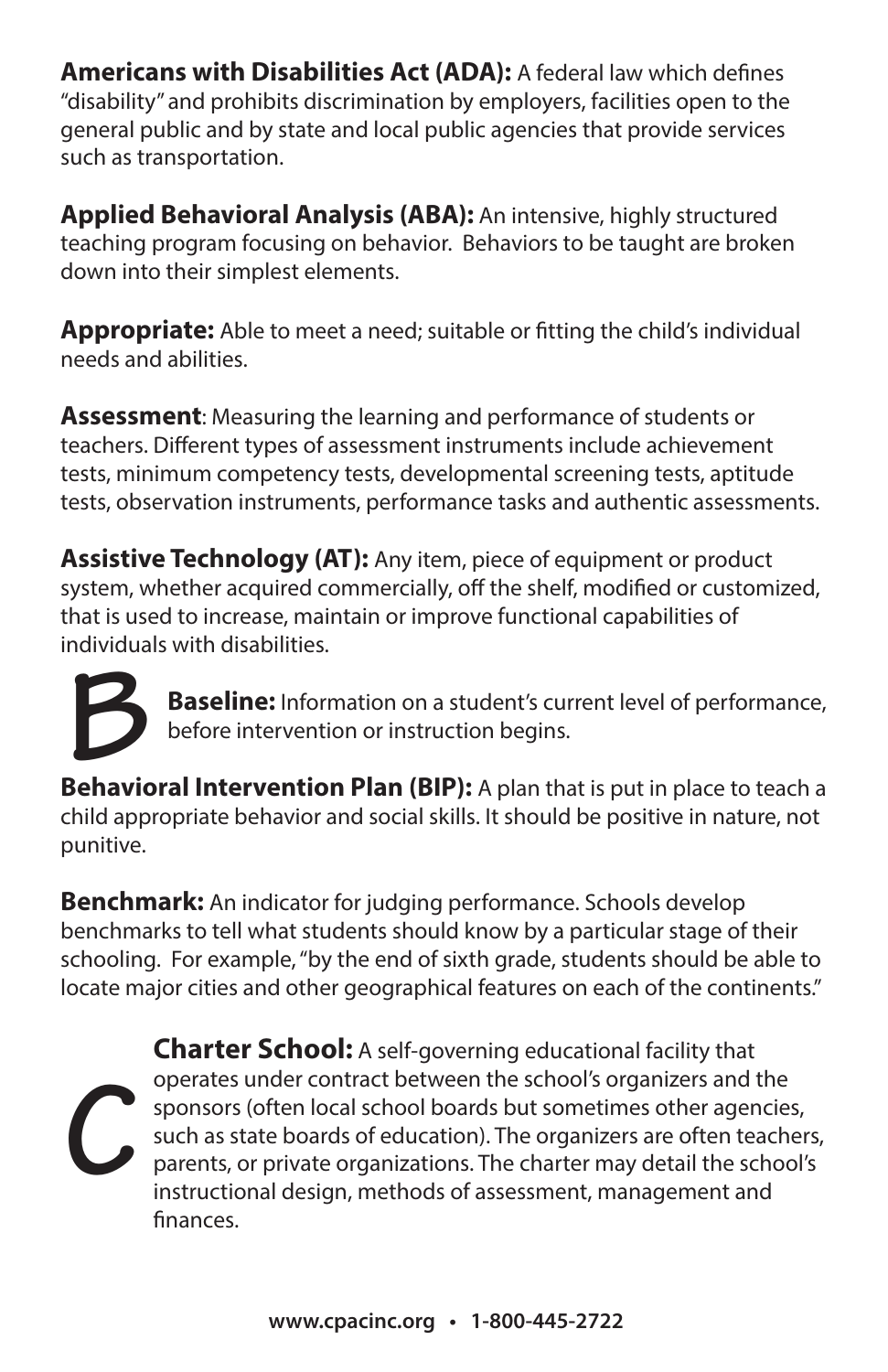**Child Find:** An IDEA requirement that states and districts identify, locate and evaluate students, ages birth through 21, who may need special education and related services.

**Common Core State Standards (CCSS) :** What public school students in Connecticut and other states should know and be able to do as they progress through grades K-12

**Computer Adaptive Testing:** A form of computerized testing that individually adapts to the ability level of the person taking the test by adjusting the difficulty of examination items depending on performance on previous items.

**Complaint:** A written request by a parent or other interested party to the CT Bureau of Special Education to investigate if a local school district is in violation of federal or state special education law.

**Curriculum:** A written plan outlining what students will be taught (a course of study). For example, the curriculum of an elementary school usually includes language arts, mathematics, science, social studies, and other subjects.



**\*Data-based Decisions:** Using data that is gathered on a regular basis (and additional information, as needed) to inform planning, decision-making, and reporting. \*Sometimes called Data-Driven Decisions

**Disproportionality:** The over representation of a particular race or cultural group in a particular program or system.

**Dispute Resolution Options:** Different ways to help families and schools reach agreement, ranging from informal discussion to formal decisions (such as Mediation, IEP Facilitation, Ombudsperson).

**Due Process:** Action that protects a person's rights. In special education, due process applies to action taken to protect the educational rights of students with disabilities.



**Early Intervening Services:** Services and support for students in grades K-12 who have not been identified as needing special education or related services but who need additional academic and **behavioral support to succeed in a general education environment.**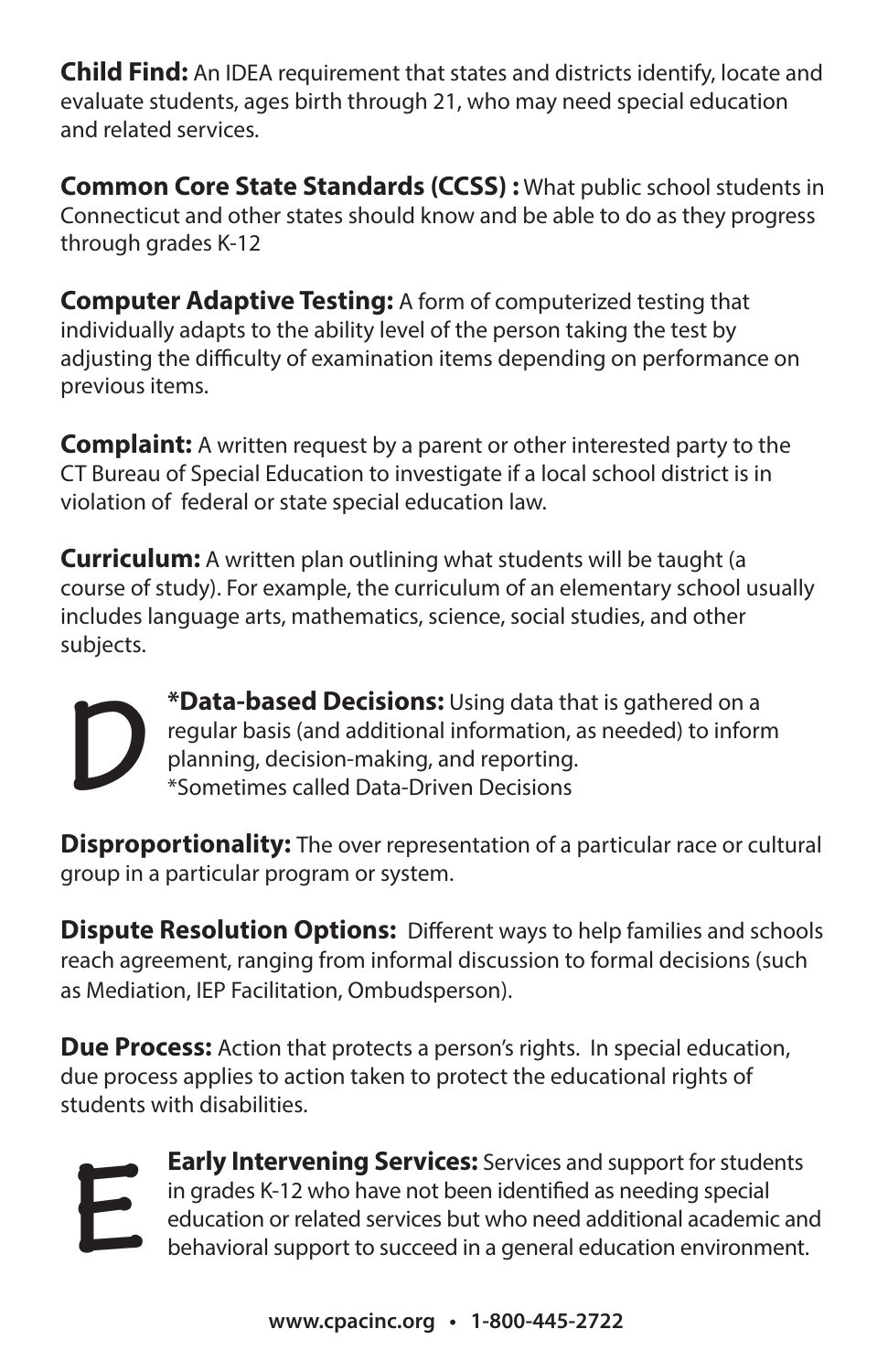**Elementary and Secondary Education Act (ESEA):** The federal law governing K-12 public education in the United States, formerly known as No Child Left Behind (NCLB). It requires states to ensure that their academic standards prepare students to succeed in college and the workplace, and to create accountability systems that recognize student growth and school progress toward meeting that goal.

**Eligibility:** To be eligible for special education under IDEA, a child must have a disability and must need special education services and related services in order to benefit from their education. An individualized evaluation must be conducted to determine if a child is eligible.

**English Language Learners (ELL):** A student whose first language is a language other than English and who is in a special program for learning English.

**Evidence-Based Practice:** Educational practices and instructional strategies that are supported by scientific research.

**Extended School Year (ESY):** Special education and related services that are provided to a student, in accordance with the student's IEP, beyond the normal school year and at no cost to parents. The determination of the need for ESY services for a student is determined by the PPT on an individual basis.



**Family Educational Rights and Privacy Act (FERPA):**  A federal law that gives all parents or students over the age of 18 or attending post-secondary schools, the right to see, correct and control access to student records.

**Fluency:** The ability to read text accurately and quickly.

**Free, Appropriate, Public Education (FAPE):** One of the key principles of IDEA, which requires that an education program be provided for all schoolaged children (regardless of disability) without cost to families.

**Functional Behavioral Assessment (FBA):** An assessment that looks at why a child behaves the way he or she does, given the nature of the child and what is happening in the environment. It is a process for collecting data to determine the possible causes of problem behaviors and to identify strategies to address the behaviors.

**Grade Level Expectations (GLE):** A description of what students should know and be able to do at the end of a grade level. **G**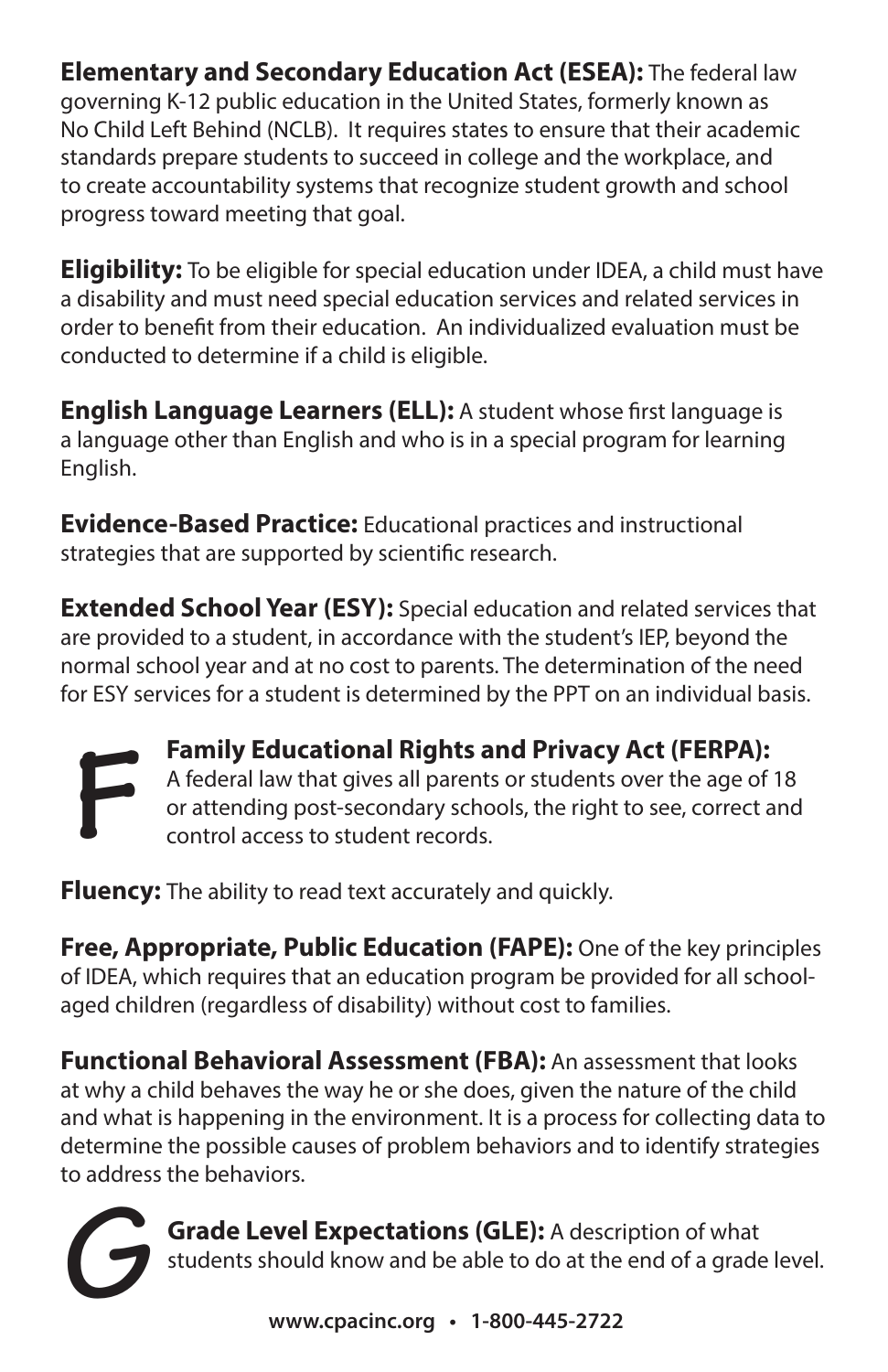**Independent Educational Evaluation (IEE):** An evaluation performed by a certified and/or licensed professional examiner who is not employed by the school system responsible for the education of the child.

**Individualized Education Program (IEP):** A written education program for a child with disabilities that is developed by a team of professionals (administrators, teachers, therapists, etc.) and the child's parents. It is reviewed and updated at least yearly and describes the child's present performance, what the child's learning needs are, what services the child will need, when and for how long, and also identifies who will provide the services.

**I**

**L**

**Individualized Education Program (IEP) Facilitation:** A studentfocused process in which a trained, neutral facilitator assists the IEP team in working collaboratively to reach consensus and develop an IEP that meets the needs of the student.

**Individualized Family Service Plan (IFSP):** A written plan that describes a child's strengths and needs as well as the family's concerns and priorities for their child. It also details what services and supports need to be provided including their location and frequency.

**Individuals with Disabilities Education Act (IDEA):** The federal law governing special education, originally passed in 1975, which mandates a free, appropriate public education for eligible children with disabilities. Part B of the act refers to special education services for children age three through twenty-one. Part C refers to the early intervention program for infants and toddlers with disabilities from birth through age two and their families. The Part C program in Connecticut is called the Birth to Three System.

> **Least Restrictive Environment (LRE):** A term describes the requirement that students with disabilities are placed in general education classrooms to the maximum extent possible. Special classes or separate schools other than general education classrooms are used only when the nature or severity of the disability is such that even with aids and services education cannot be achieved.

**Literacy:** The ability to use language to read, write, listen, speak, view and present.

**Local Education Agency (LEA):** The public schools operating as independent districts in accordance with statutes, regulations and policies of the State Department of Education.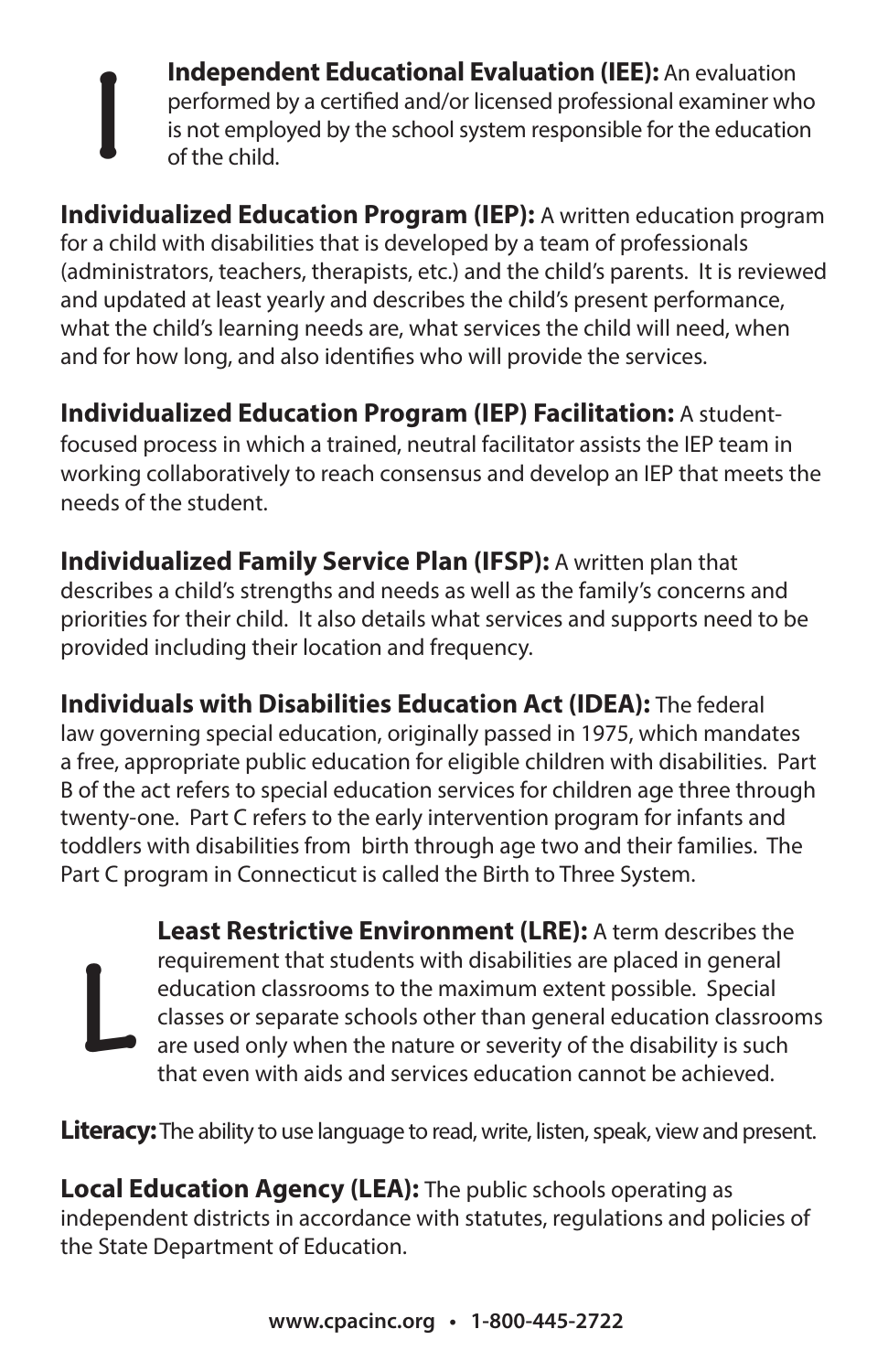

**Magnet Schools:** Alternative public schools, most of which focus on a particular area of study, such as performing arts or science and technology, but also offer regular school subjects.

**Manifestation Determination:** A hearing to determine if the child's behavior was caused by his or her disability. If a child with a disability engages in behavior or breaks a rule or code of conduct that applies to non-disabled children and the school proposes to remove the child, the school must hold a manifestation determination hearing.

**Mediation:** A voluntary process that allows parties to resolve their dispute without litigation. A qualified and impartial mediator helps parents and schools express their views and positions in order to reach a mutual agreement.

**Modifications:** Changes made to curriculum expectations in order to help meet the needs of the student and demonstrate knowledge. Modifications may be minimal or very complex depending on the student's ability.

**Monitoring:** Activities designed to ensure that specific regulations or procedures are being carried out. For example, parents may monitor the IEP written for their child. State Education Agencies are required to establish monitoring procedures to determine the degree to which local education agencies are meeting the requirements of IDEA at the local level.

**Office of Civil Rights (OCR):** A branch of the U.S. Department of Education that enforces several federal civil rights laws (such as Section 504) that prohibit discrimination in programs or activities that receive federal financial assistance. These laws prohibit discrimination on the basis of race, national origin, sex, disability and of age. **O**

**Office of Special Education Programs (OSEP):** A division of the U.S. Department of Education dedicated to improving results for children with disabilities, ages birth through 21, by providing leadership and financial support to assist states and local districts. OSEP administers the Individuals with Disabilities Education Act.

**P**

**Planning and Placement Team (PPT):** A group of individuals including the child's parents and school professionals who determine the specific educational needs of the child and develop, review and revise a child's Individualized Education Program (IEP).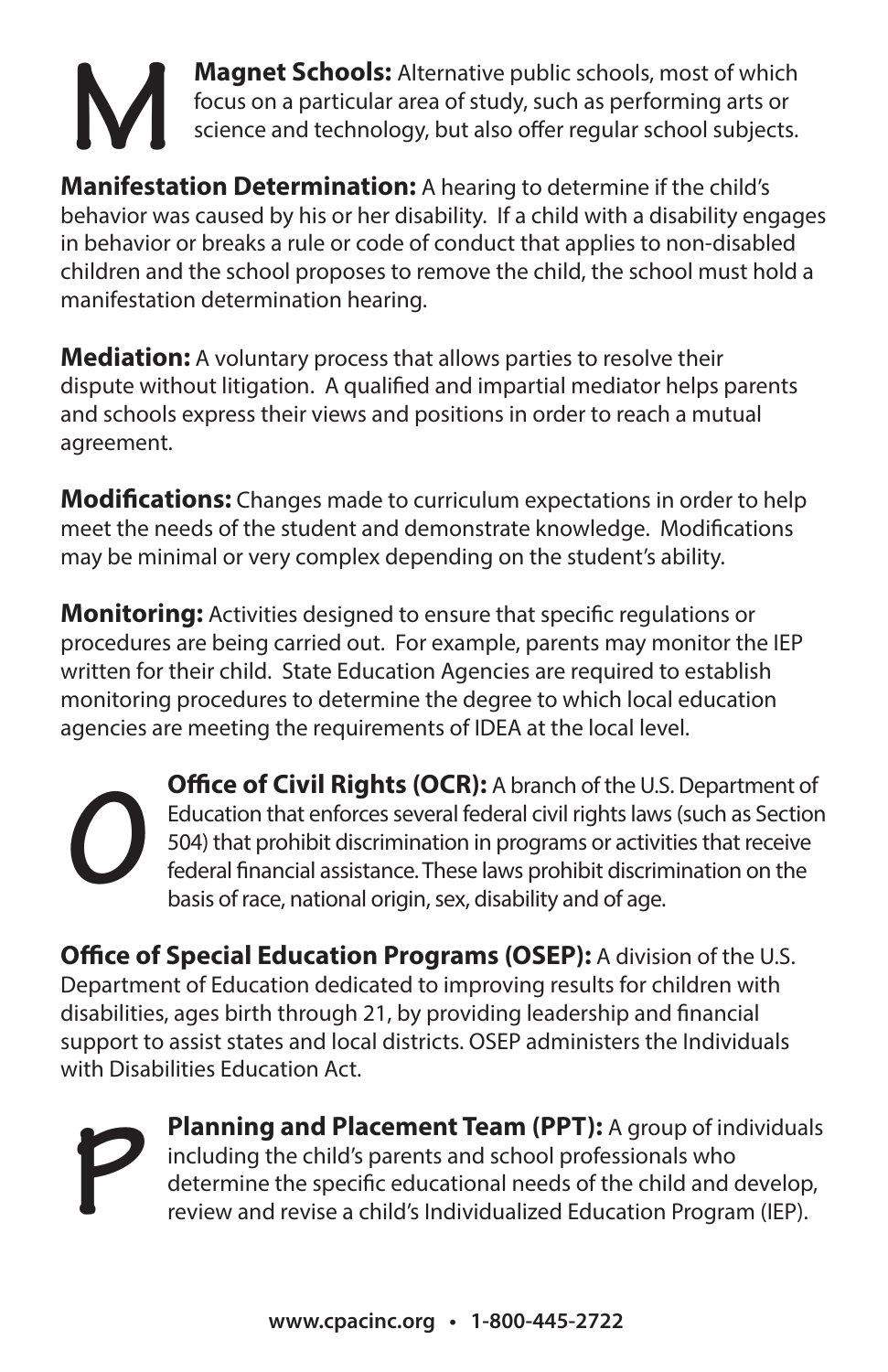#### **Positive Behavioral Interventions and Supports (PBIS):** An

approach to addressing challenging behaviors that includes functional assessment of the behavior, organizing the environment, teaching skills regarding positive behaviors, anticipating situations and monitoring the effect of interventions, and redesigning interventions as necessary.

**Post-School Outcome Goal Statements (PSOGS):** Goals that a student hopes to achieve after leaving school related to postsecondary education/training, employment, and where appropriate, independent living

**Present Level of Academic Achievement and Functional Performance:** Statements written in the IEP that accurately describe the student's strengths, weaknesses and learning styles. Information is provided by standardized tests, informal assessment, observation and work samples.

**Prior Written Notice:** A procedural safequard that says school districts must inform parents of their rights. Specifically, the school must inform parents of any actions proposed or refused by the PPT, any alternatives that were discussed, and assessment information used to make the decision —and they must do so in writing. In CT, prior written notice is included with the IEP.

**Procedural Safeguards:** A provision of IDEA designed to protect the rights of children with disabilities and their parents.

**Proficiency:** Refers to an ability or skill of a high degree.

**Progress Monitoring:** A scientifically based practice that continually assesses students' learning and the effectiveness of instruction.

**Pupil Personnel Staff:** Employees of a board of education who are assigned to the task of implementing or supervising special education programs and other related services. May also be referred to as student support services.



**Referral:** A written request for an evaluation of a child who is suspected of having a disability and who may be in need of special education and related services. A referral to special education is the first step in the process of determining if a child should receive **R** special education services.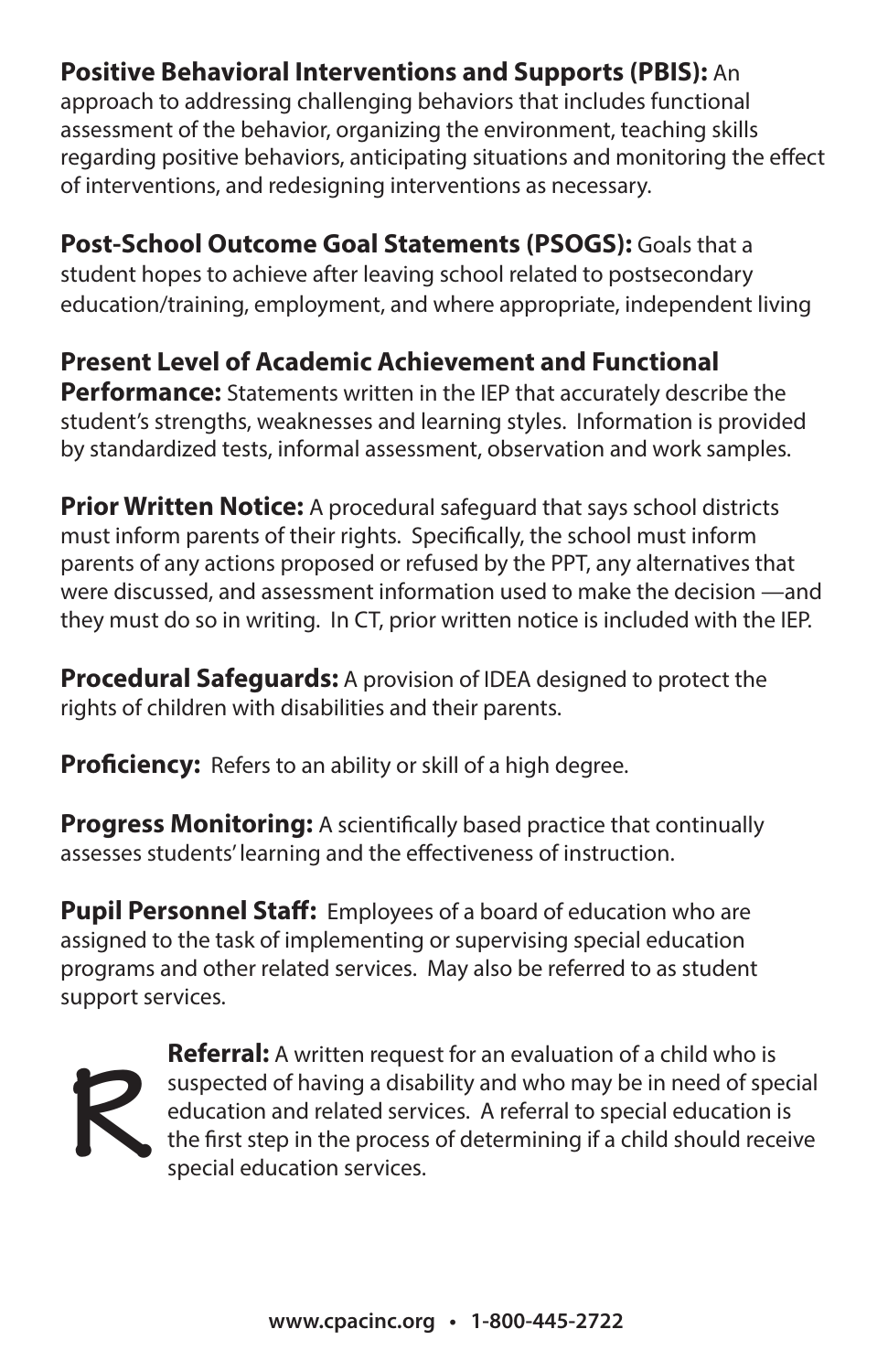**Related Services:** Transportation, developmental, corrective and other supportive services that a child with disabilities requires in order to benefit from special education. Services may include: speech pathology and audiology, psychological services, physical and occupational therapy, recreation, counseling services and medical services for diagnostic and evaluation purposes, school health services, social work services in school, and parent counseling and training.

**Resolution Session:** A provision of IDEA '04 that requires school districts to convene a meeting with the parents and relevant members of the IEP team within 15 days of receiving a Due Process Hearing request, to discuss and attempt to resolve the issue. The meeting may not include the school district's attorney unless the parents bring an attorney. The parties may agree in writing to waive the meeting or agree to use mediation.

**Response to Intervention:** See Scientific Research-Based Interventions

**Restraint:** When a child's movement is stopped by physical force for more time than is needed for safety.



**School Reform:** The implementation of new organizational patterns or styles of leadership and management to bring about renewed, more effective schools. For example, reorganizing the school day or year or allocating more decision-making power to teachers, and involving parents in decisions.

**Scientific Research-Based Interventions (SRBI):** Connecticut's framework for Response to Intervention (RTI). A general education model that refers to a tiered approach to instruction. This model is used to promote the early identification of students who may be at risk for learning or behavioral difficulties.

**Seclusion:** When a child is alone in a room, with or without staff, and they are unable to leave.

**Section 504 of the Rehabilitation Act of 1973: A federal civil rights** statute that protects the rights of persons with disabilities in programs and activities that receive federal financial assistance, which includes public schools.

**SMART Goal:** A goal that is specific, measurable, achievable, relevant/ realistic, time-bound (e.g., Given 5th grade material, Emily will read 125 words per minute with 0-2 errors).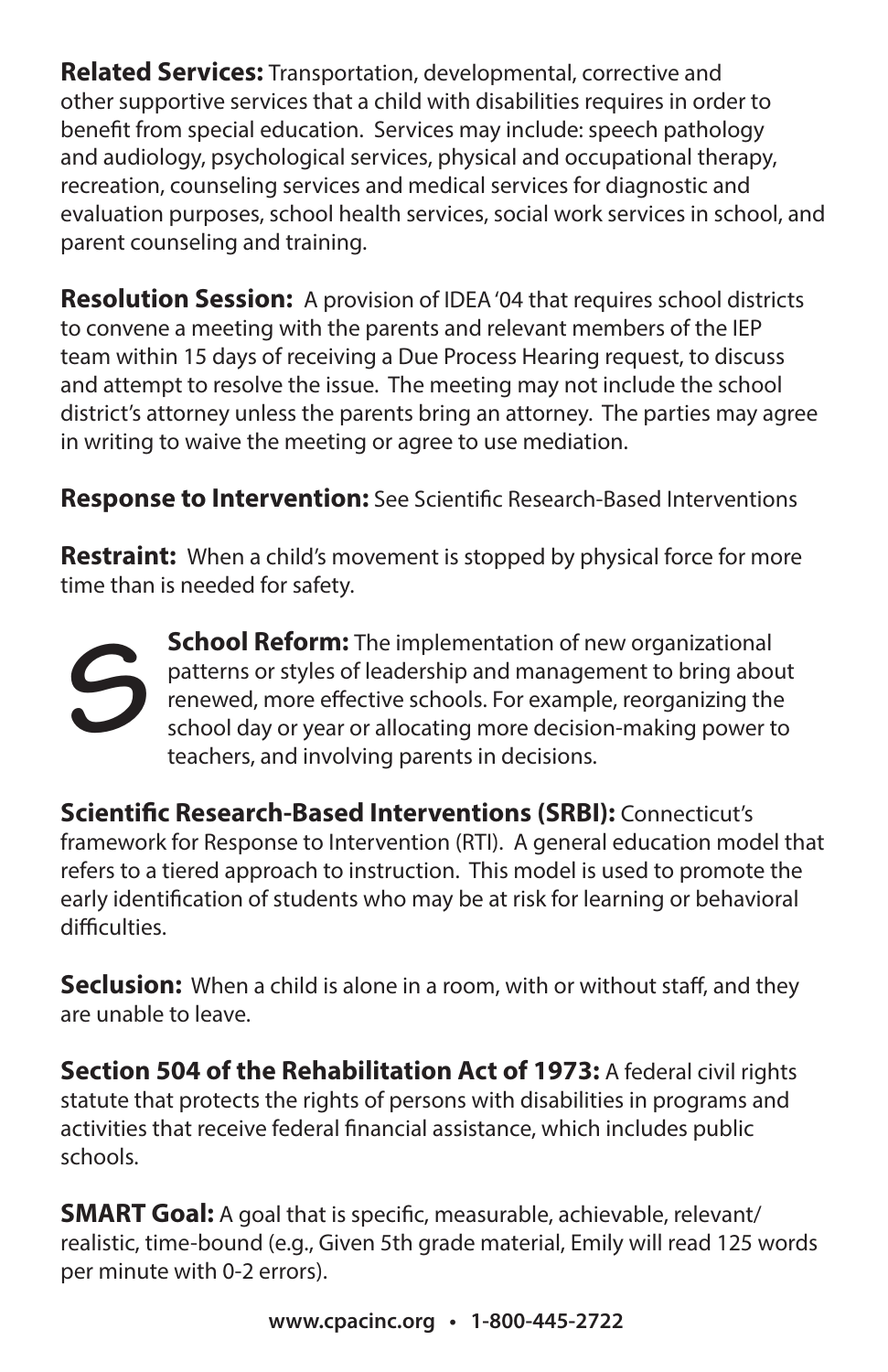**Smarter Balanced Assessment** - An annual statewide assessment system, aligned with the Common Core State Standards in Language Arts and Math for students in grades 3-8 and 11. In CT, it replaces the CT Mastery Test (CMT) in the 2014-15 school year.

**Special Education:** Specially designed instruction to meet the unique needs of students with disabilities.

**Standards:** In current usage, the term usually refers to specific criteria for what students are expected to learn and be able to do. These standards usually take two forms in the curriculum:

- Content standards: tell what students are expected to know and be able to do in various subject areas, such as mathematics and science.
- Performance standards: specify what levels of learning are expected. Performance standards assess the degree to which content standards have been met. In recent years, standards have also been developed specifying what teachers should know and be able to do.

**Student Success Plan (SSP):** A personal plan developed for each Connecticut student in 6th grade that is based on needs and interests, to help prepare the student for life after high school.

**Summary of Performance (SOP):** A summary of a student's skills and abilities that is written when the student is leaving school to help with services after high school.

**Supplementary Aids and Services:** Aids, services, program modifications, and/or supports for school personnel that are provided in general education classes or other education-related settings to enable students with disabilities to be educated with students who are non-disabled.

**Title 1:** A federal program that provides additional educational services for low income students and families. **Title 1:** A federal program that provides additional educational services for low income students and families.<br> **Transition:** The movement from one service, location or program to another.

Young children with disabilities transition at age three from early intervention to preschool special education services or to other community settings and services (early intervention and special education). Adolescents transition from school to adult services.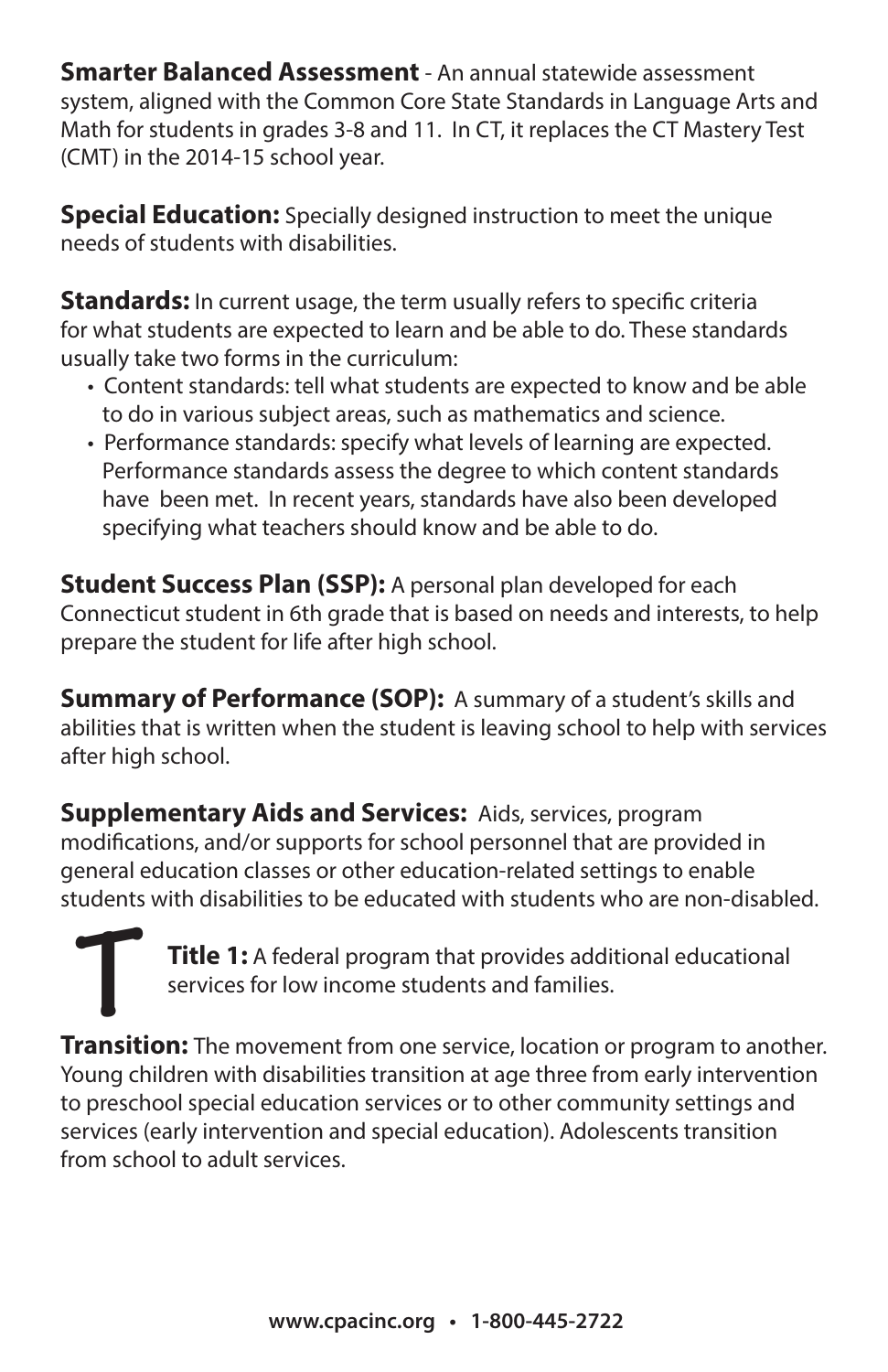**Universal Design for Learning (UDL):** The design of products and environments to be usable by all people, to the greatest extent possible, without the need for adaptation or specialized design. Its purpose is to improve students' access to the general curriculum.



**U**

**Vocational Education:** Formal training designed to prepare individuals to work in a certain job or occupational area, such as construction, cosmetology, food service or electronics.

## **Additional Resources**

#### **CT State Department of Education Bureau of Special Education A Parent's Guide to Special Education**

Web: www.sde.ct.gov (Click on Special Education) Phone: 860-713-6543

#### **IRIS Center for Training Enhancements Online Dictionary**

Web: http://iris.peabody.vanderbilt.edu/glossary

#### **Center for Parent Information and Resources (CPIR)**

Web: www.parentcenterhub.org